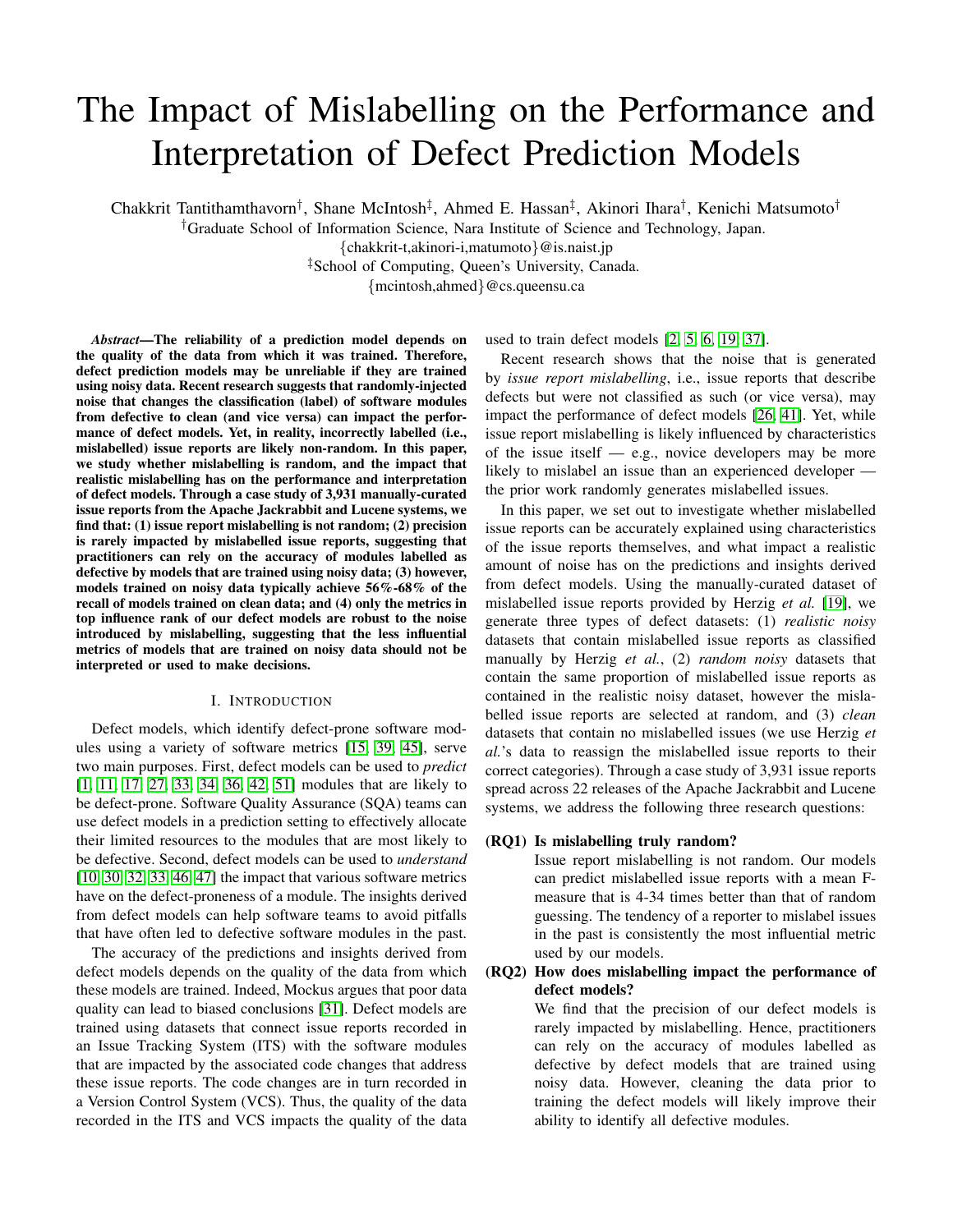# (RQ3) How does mislabelling impact the interpretation of defect models?

We find that 80%-85% of the metrics in the top influence rank of the clean models also appear in the top influence rank of the noisy models, indicating that the most influential metrics are not heavily impacted by issue report mislabelling. On the other hand, as little as 18% of the metrics in the second and third influence rank of the clean models appear in the same rank in the noisy models, which suggests that the less influential metrics are more unstable.

Furthermore, we find that randomly injecting mislabelled defects tends to overestimate the impact that mislabelling truly has on model performance and model interpretation.

Paper organization. The remainder of this paper is organized as follows. Section [II](#page-1-0) situates this paper with respect to the related work. Section [III](#page-2-0) discusses the design of our case study, while Section [IV](#page-5-0) presents the results with respect to our three research questions. Section [V](#page-8-0) discloses the threats to the validity of our work. Finally, Section [VI](#page-9-0) draws conclusions.

## II. RELATED WORK & RESEARCH QUESTIONS

<span id="page-1-0"></span>Given a software module, such as a source code file, a defect model classifies it as either likely to be defective or clean. Defect models do so by modelling the relationship between module metrics (e.g., size and complexity), and module class (defective or clean).

As shown in Figure [1,](#page-1-1) module metrics and classes are typically mined from historical repositories, such as ITSs and VCSs. First, issue reports, which describe defects, feature requests, and general maintenance tasks, are extracted from the ITS. Next, the historical code changes that are recorded in a VCS are extracted. Finally, these issue reports are linked to the code changes that have been performed in order to address them. For example, a module's class is set to defective if it has been affected by a code change that addresses an issue report that is classified as a defect.

Various data quality issues can arise when constructing defect prediction datasets. Specifically, prior work has investigated data quality issues with respect to the linkage process and the issue reports themselves. We describe the prior work with respect to each data quality issue below.

# *A. Linkage of Issue Reports with Code Changes*

The process of linking issue reports with code changes can generate noise in defect prediction datasets, since the linkage process often depends on manually-entered links that are provided by developers. Bachmann *et al.* find that the issue reports of several defects are not identified in the commit logs [\[5\]](#page-10-7), and thus are not visible to the automated linking tools that are used to extract defect datasets. Wu *et al.* [\[50\]](#page-11-14) and Nguyen *et al.* [\[37\]](#page-11-12) use the textual similarity between issue reports and version control logs to recover the missing links between the ITS and VCS repositories.



<span id="page-1-1"></span>Fig. 1. The construction of defect prediction datasets.

The noise generated by missing links in defect prediction datasets introduces bias. Bird *et al.* find that more experienced developers are more likely to explicitly link issue reports to the corresponding code changes [\[6\]](#page-10-8). Nguyen *et al.* find that such biases also exist in commercial datasets [\[38\]](#page-11-15), which were suspected to be "near-ideal." Rahman *et al.* examined the impact of bias on defect models by generating artificially biased datasets [\[40\]](#page-11-16), reporting that the size of the generated dataset matters more than the amount of injected bias.

Linkage noise and bias are addressed by modern tools like  $JIRA<sup>1</sup>$  $JIRA<sup>1</sup>$  $JIRA<sup>1</sup>$  and IBM Jazz<sup>[2](#page-1-3)</sup> that automatically link issue reports with code changes. Nevertheless, recent work by Nguyen *et al.* shows that even when such modern tools are used, bias still creeps into defect datasets [\[38\]](#page-11-15). Hence, techniques are needed to detect and cope with biases in defect prediction datasets.

#### *B. Mislabelled Issue Reports*

Even if all of the links between issue reports and code changes are correctly recovered, noise may creep into defect prediction datasets if the issue reports themselves are mislabelled. Aranda and Venolia find that ITS and VCS repositories are noisy sources of data [\[3\]](#page-10-11). Antoniol *et al.* find that textual features can be used to classify issue reports [\[2\]](#page-10-6), e.g., the term "crash" is more often used in the issue reports of defects than other types of issue reports. Herzig *et al.* find that 43% of all issue reports are mislabelled, and this mislabelling impacts the ranking of the most defect-prone files [\[19\]](#page-10-9).

Mislabelled issue reports generate noise that impacts defect prediction models. Yet, little is known about the nature of mislabelling. For example, do mislabelled issue reports truly appear at random throughout defect prediction datasets, or are they explainable using characteristics of code changes and issue reports? Knowledge of the characteristics that lead to mislabelling would help researchers to more effectively filter (or repair) mislabelled issue reports in defect prediction datasets. Hence, we formulate the following research question:

*(RQ1) Is mislabelling truly random?*

Prior work has shown that issue report mislabelling may impact the performance of defect models. Kim *et al.* find

<span id="page-1-2"></span><sup>1</sup><https://issues.apache.org/jira/>

<span id="page-1-3"></span><sup>2</sup><http://www.jazz.net/>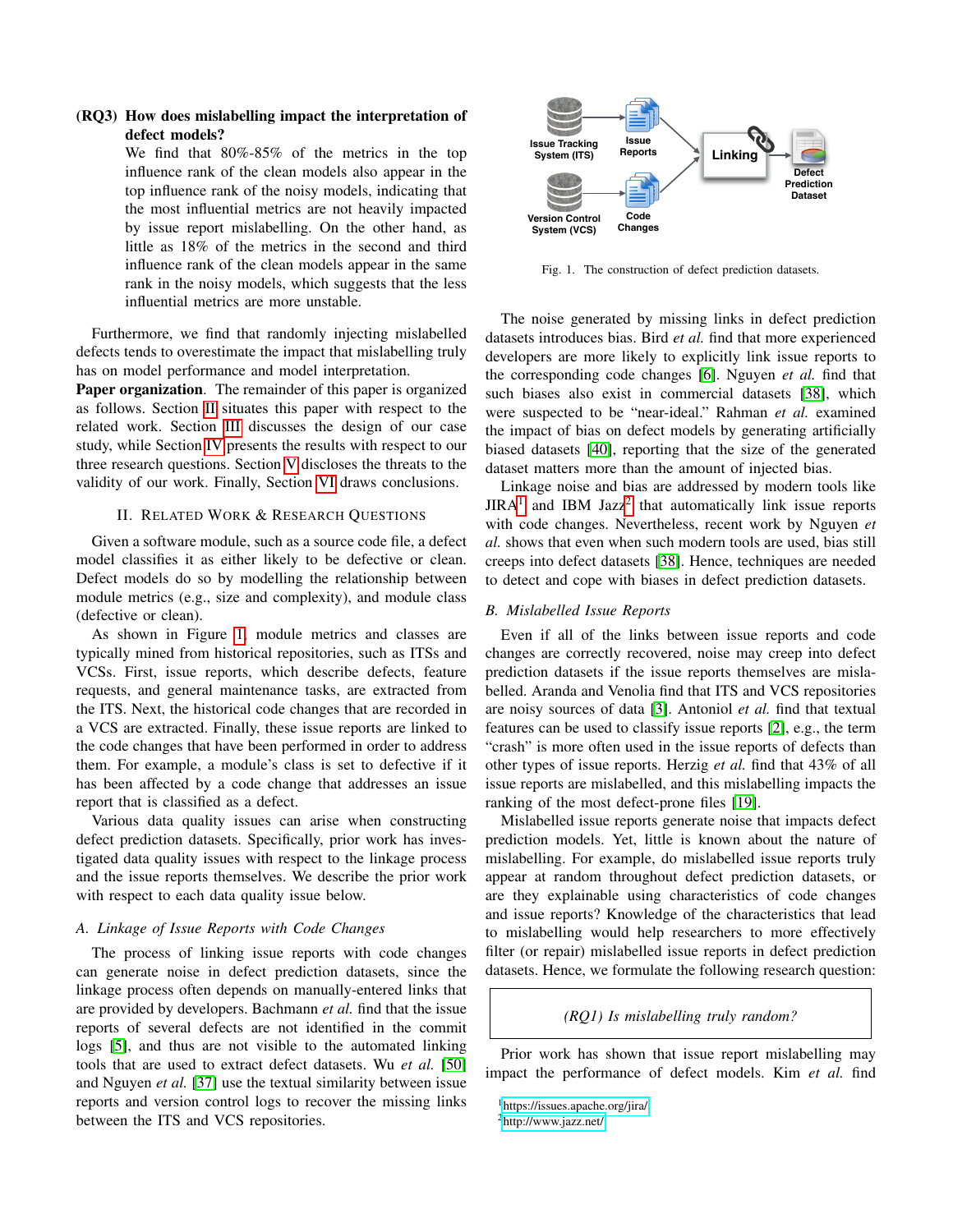TABLE I AN OVERVIEW OF THE STUDIED SYSTEMS. THOSE ABOVE THE DOUBLE LINE SATISFY OUR CRITERIA FOR ANALYSIS.

<span id="page-2-1"></span>

| Overview            |          |         |        | <b>Studied Issue Reports</b> |              |                             |              |                 | Releases & Source Code Information |                             |  |
|---------------------|----------|---------|--------|------------------------------|--------------|-----------------------------|--------------|-----------------|------------------------------------|-----------------------------|--|
| <b>System</b>       | Tracker  | #Issues | Link   | #Defective                   | %Mislabelled | #Non-Defective              | %Mislabelled | <b>Releases</b> | #Files                             | %Defective                  |  |
| <b>Name</b>         | Type     |         | Rate   | <b>Issues</b>                |              | <i><u><b>Issues</b></u></i> |              |                 |                                    | Files                       |  |
| <b>Jackrabbit</b>   | JIRA     | 2.402   | $79\%$ | 966                          | 24%          | 922                         | 2%           |                 | 1.236 - 2.931                      | $\langle 1\% - 7\% \rangle$ |  |
| <b>Lucene</b>       | JIRA     | 2.443   | 84%    | 838                          | 29%          | 1205                        | $1\%$        |                 | $517 - 4.820$                      | $2\% - 6\%$                 |  |
| <b>HTTPClient</b>   | JIRA     | 746     | 31%    | 125                          | 27%          | 106                         | $2\%$        |                 |                                    |                             |  |
| Rhino               | Bugzilla | 584     | $\sim$ |                              |              |                             |              |                 |                                    |                             |  |
| Tomcat <sub>5</sub> | Bugzilla | 1.077   | -      | $\overline{\phantom{0}}$     |              | $\overline{\phantom{0}}$    |              |                 | $\overline{\phantom{0}}$           |                             |  |

that defect models are considerably less accurate when they are trained using datasets that have a 20%-35% mislabelling rate [\[26\]](#page-10-10). Seiffert *et al.* conduct a comprehensive study [\[44\]](#page-11-17), and the results confirm the prior findings of Kim *et al.* [\[26\]](#page-10-10).

However, prior work assumes that issue report mislabelling is random, which is not necessarily true. For example, novice developers may be more likely to mislabel an issue report than experienced developers. Hence, we set out to address the following research question:

*(RQ2) How does mislabelling impact the performance of defect models?*

In addition to being used for prediction, defect models are also used to understand the characteristics of defectprone modules. Mockus *et al.* study the relationship between developer-centric measures of organizational change and the probability of customer-reported defects in the context of a large software system [\[32\]](#page-11-8). Cataldo *et al.* study the impact of software and work dependencies on software quality [\[10\]](#page-10-5). Shihab *et al.* study the characteristics of high-impact and surprise defects [\[47\]](#page-11-10). McIntosh *et al.* study the relationship between software quality and modern code review practices [\[30\]](#page-11-7). Such an understanding of defect-proneness is essential to chart quality improvement plans.

Mislabelled issue reports likely impact the interpretation of defect models as well. To investigate this, we formulate the following research question:

*(RQ3) How does mislabelling impact the interpretation of defect models?*

## III. CASE STUDY DESIGN

<span id="page-2-0"></span>In this section, we outline our criteria for selecting the studied systems, and our data extraction and analysis approaches.

## *A. Studied Systems*

To address our research questions, we need a dataset of mislabelled issue reports. In selecting the studied systems, we identified two important criteria that needed to be satisfied:

- Criterion 1 Mislabelled issue report oracle: In order to study the impact that mislabelling has on defect prediction models, we need an oracle of which issues have been mislabelled.
- Criterion  $2$  Issue report linking rate: The issue reports for each studied system must be *traceable*, i.e., an issue report must establish a link to the code change that addresses it. Systems with low rates of traceable issue reports will introduce too many missing links [\[5,](#page-10-7) [6\]](#page-10-8), which may impact the performance of our defect models [\[40\]](#page-11-16). Hence, we only study systems where a large proportion of issue reports can be mapped to the code changes that address them.

To satisfy criterion 1, we began our study using the corpus of mislabelled issue reports that was manually-curated by Herzig *et al.* [\[20\]](#page-10-12). Table [I](#page-2-1) provides an overview of the five systems in the corpus.

To satisfy criterion 2, we first select the set of systems in the corpus of Herzig et al. that use the JIRA ITS.<sup>[1](#page-0-0)</sup> JIRA explicitly links code changes to the issue reports that they address. Since Rhino and Tomcat5 do not use JIRA, we removed them from our analysis. Next, we discard systems that do not have a high linkage rate. We discard HTTPClient, since fewer than half of the issue reports could be linked to the code changes that address them.

Table [I](#page-2-1) shows that the Jackrabbit and Lucene systems satisfied our criteria for analysis. Jackrabbit is a digital content repository that stores versioned entries in a hierarchy.<sup>[3](#page-2-2)</sup> Lucene is a library offering common search indexing functionality.<sup>[4](#page-2-3)</sup>

## *B. Data Extraction*

In order to produce the datasets necessary for our study, we first need to extract data from the ITS of each studied system. Next, we need to link the extracted ITS data with entries from the respective VCS repositories, as well as with the oracle of mislabelled issue reports. Figure [2](#page-3-0) provides an overview of our data extraction approach, which is further divided into the four steps that we describe below.

(DE 1) Link issue reports to code changes. We first extract the issue reports from the ITS of each studied system. Then, we extract the references to code changes from those issue reports. Finally, we extract the commit information for the referenced code changes from the VCS.

<span id="page-2-2"></span><sup>3</sup><http://jackrabbit.apache.org/>

<span id="page-2-3"></span><sup>4</sup><http://lucene.apache.org/>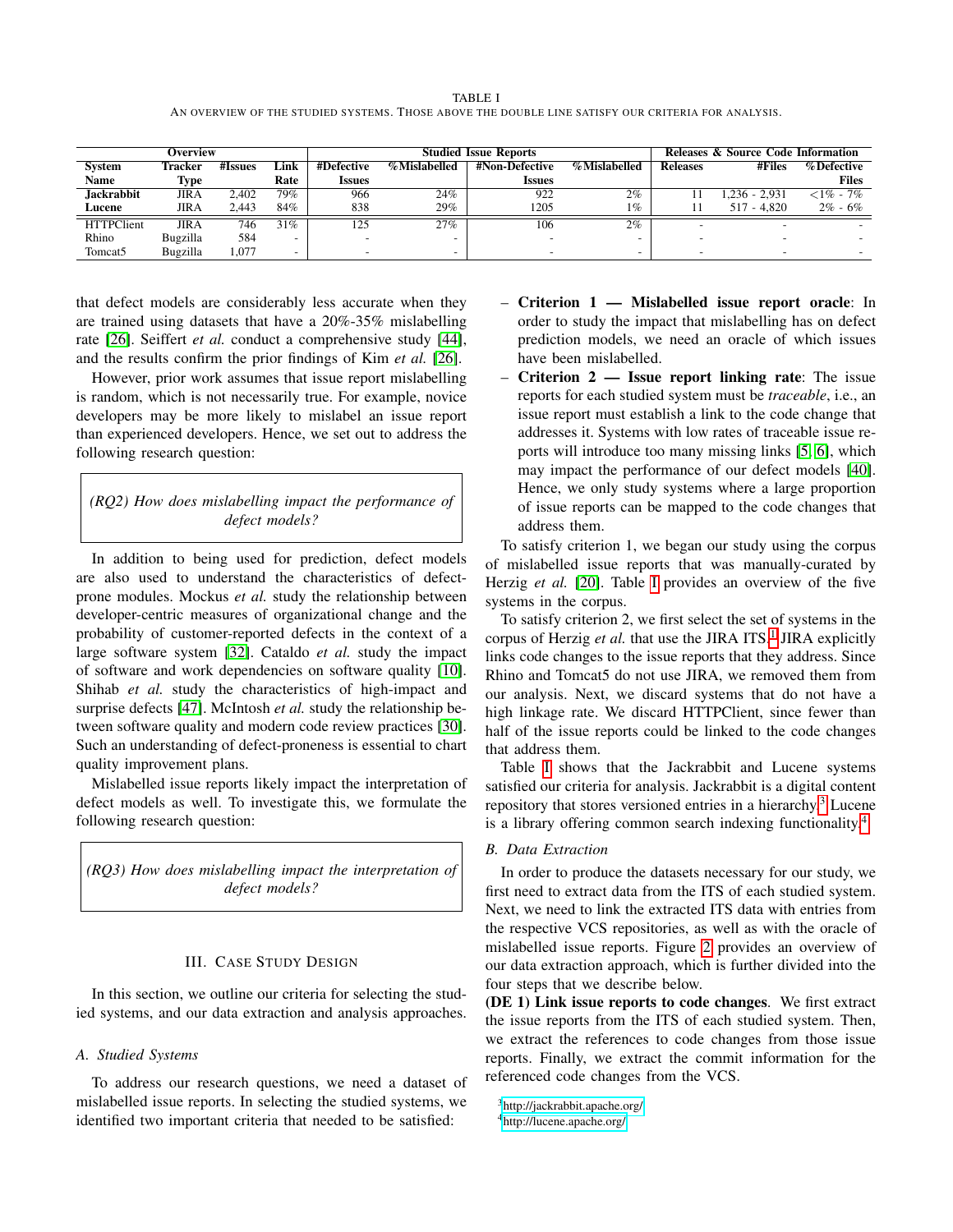

<span id="page-3-0"></span>Fig. 2. An overview of our data extraction and analysis approaches.

<span id="page-3-1"></span>

|  |  | TABLE II  |                                                                |  |  |
|--|--|-----------|----------------------------------------------------------------|--|--|
|  |  |           | FACTORS USED TO STUDY THE NATURE OF MISLABELLED ISSUE REPORTS. |  |  |
|  |  | $(RO1)$ . |                                                                |  |  |

| <b>Metrics</b>                 | <b>Description</b>                             |  |  |  |  |
|--------------------------------|------------------------------------------------|--|--|--|--|
| <b>Diffusion Dimension</b>     |                                                |  |  |  |  |
| # Files, # Components,         | The number of unique files, components,        |  |  |  |  |
| # Subsystems                   | and subsystems that are involved in the code   |  |  |  |  |
|                                | changes that address an issue report.          |  |  |  |  |
| Entropy                        | The dispersion of a change across the in-      |  |  |  |  |
|                                | volved files                                   |  |  |  |  |
| Size Dimension                 |                                                |  |  |  |  |
| # Commits                      | The number of commits made to address an       |  |  |  |  |
|                                | issue report.                                  |  |  |  |  |
| Churn                          | The sum of the added and removed lines in      |  |  |  |  |
|                                | the code changes made to address an issue      |  |  |  |  |
|                                | report.                                        |  |  |  |  |
| <b>History Dimension</b>       |                                                |  |  |  |  |
| Reporter tendency              | The proportion of prior issue reports that     |  |  |  |  |
|                                | were previously filed by the reporter of this  |  |  |  |  |
|                                | issue and that were mislabelled.               |  |  |  |  |
| Code tendency                  | For each file involved in the code changes     |  |  |  |  |
|                                | that address an issue report, we calculate     |  |  |  |  |
|                                | the proportion of its prior issue reports that |  |  |  |  |
|                                | were mislabelled. For each issue report, we    |  |  |  |  |
|                                | select the maximum of the proportions of       |  |  |  |  |
|                                | each of its files.                             |  |  |  |  |
| <b>Communication Dimension</b> |                                                |  |  |  |  |
| Discussion length              | The number of comments that were posted        |  |  |  |  |
|                                | on the issue report.                           |  |  |  |  |

<span id="page-3-2"></span>TABLE III THE FACTORS THAT WE USE TO BUILD OUR DEFECT MODELS (RQ2, RQ3).

| <b>Metrics</b>           | <b>Description</b>                                        |  |  |  |
|--------------------------|-----------------------------------------------------------|--|--|--|
| <b>Process Metrics</b>   |                                                           |  |  |  |
| # Commits                | Number of commits made to a file during a                 |  |  |  |
|                          | studied release.                                          |  |  |  |
| lines<br>Normalized      | Number of added lines in this file normalized by          |  |  |  |
| added                    | the sum of all lines added to all files during a          |  |  |  |
|                          | studied release.                                          |  |  |  |
| Normalized<br>lines      | Number of deleted lines in this file normalized           |  |  |  |
| deleted                  | by the sum of all lines deleted from all files            |  |  |  |
|                          | during a studied release.                                 |  |  |  |
| Churn                    | The sum of added and removed lines in a file              |  |  |  |
|                          | during a studied release.                                 |  |  |  |
| Developer Metrics        |                                                           |  |  |  |
| Active developer         | Number of developers who made a change to a               |  |  |  |
|                          | file during a studied release.                            |  |  |  |
| Distinct developer       | Number of distinct developers who made a                  |  |  |  |
|                          | change to a file during or prior to a studied<br>release. |  |  |  |
| Minor contributor        | Number of developers who have authored less               |  |  |  |
|                          | than $5\%$ of the changes to a file.                      |  |  |  |
| <b>Ownership Metrics</b> |                                                           |  |  |  |
| Ownership ratio          | The propotion of lines written by the author who          |  |  |  |
|                          | made the most changes to a file.                          |  |  |  |
| Owner experience         | The experience (i.e., the proportion of all of the        |  |  |  |
|                          | lines in a project that have been written by an           |  |  |  |
|                          | author) of the most active contributor to a file.         |  |  |  |
| Committer experience     | The geometric mean of the experiences of all of           |  |  |  |
|                          | the developers that contributed to a file.                |  |  |  |
|                          |                                                           |  |  |  |

(DE 2) Integrate oracle of mislabelled issue reports. We link the oracle of mislabelled issue reports with our defect datasets for two purposes. First, we record the mislabelled issues in order to train models that predict and explain the nature of mislabelling (*cf.* RQ1). Second, we use the oracle to correct mislabelled issues in order to produce clean (mislabelfree) versions of our defect prediction datasets. We use this data to study the impact of mislabelling on the performance and interpretation of our models (*cf.* RQ2 and RQ3).

(DE 3) Calculate metrics for the prediction of mislabelled issue reports. In order to address RQ1, we train models that classify whether an issue report is mislabelled or not. Table [II](#page-3-1) shows the nine metrics that we use to predict whether an issue report is mislabelled or not. These nine metrics capture four dimensions of an issue report that we briefly describe below.

*Diffusion* metrics measure the dispersion of a change across modules. Since broadly-dispersed code changes may contain several different concepts, they are likely difficult to accurately label. We use four metrics to measure diffusion as described below. The *# Subsystems*, *# Components*, and *# Files* metrics measure the spread of a change at different granularities. For example, for a file org/apache/lucene/index/values/Reader.java, the subsystem is org.apache.lucene.index and the component is org/apache/lucene/index/values. We count the number of unique subsystems, components, and files that are modified by a change by analyzing the file paths as described above. We also measure the *entropy* (i.e., disorder) of a change. We use the entropy definition of prior work  $[17, 23]$  $[17, 23]$ , i.e., the entropy of a change  $C$  is  $H(C) = -\sum_{k=1}^{n} (p_k \times \log_2 p_k)$ , where N is the number of files included in a change,  $p_k$  is the proportion of change C that impacts file  $k$ . The larger the entropy value, the more broadly that a change is dispersed among files.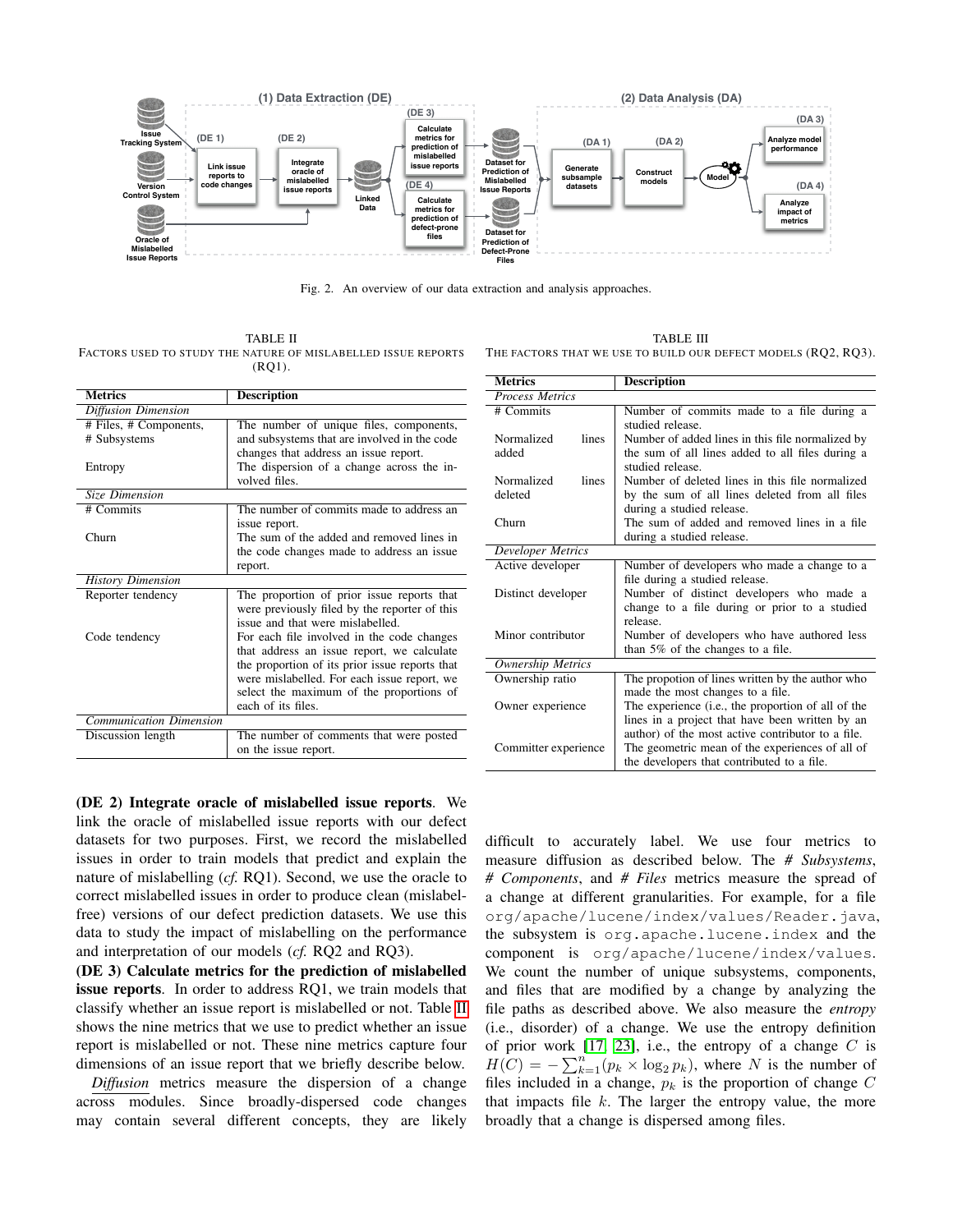*Size* metrics measure how much code change was required to address an issue report. Similar to diffusion, we suspect that larger changes may contain more concepts, which likely makes the task of labelling more difficult. We measure the size of a change by the *# commits* (i.e., the number of changes in the VCS history that are related to this issue report) and the *churn* (i.e., the sum of the added and removed lines).

*History* metrics measure the tendency of files and reporters to be involved with mislabelled issue reports. Files and reporters that have often been involved with mislabelled issue reports in the past are likely to be involved with mislabelled issue reports in the future. The *reporter tendency* is the proportion of prior issue reports that were created by a given reporter and were mislabelled. To calculate the *code tendency* for an issue report  $r$ , we first compute the tendency of mislabelling for each involved file  $f_k$ , i.e., the proportion of prior issue reports that involve  $f_k$  that were mislabelled. We select the maximum of the mislabelling tendencies of  $f_k$  to represent r.

*Communication* metrics measure the degree of discussion that occurred on an issue report. Issue reports that are discussed more are likely better understood, and hence are less likely to be mislabelled. We represent the communication dimension with the *discussion length* metric, which counts the number of comments posted on an issue report.

(DE 4) Calculate metrics for the prediction of defect-prone files. In order to address RQ2 and RQ3, we train defect models that identify defect-prone files. Table [III](#page-3-2) shows the ten metrics that are spread across three dimensions that we use to predict defect-prone files. These metrics have been used in several previous defect prediction studies [\[4,](#page-10-14) [7,](#page-10-15) [24,](#page-10-16) [33–](#page-11-2) [35,](#page-11-18) [40,](#page-11-16) [46,](#page-11-9) [49\]](#page-11-19). We briefly describe each dimension below.

*Process* metrics measure the change activity of a file. We count the number of *commits*, *lines added*, *lines deleted*, and *churn* to measure change activity of each file. Similar to Rahman *et al.* [\[40\]](#page-11-16), we normalize the lines added and lines deleted of a file by the total lines added and lines deleted.

*Developer* metrics measure the size of the team involved in the development of each file [\[7\]](#page-10-15). *Active developers* counts the developers who have made changes to a file during the studied release period. *Distinct developers* counts the developers who have made changes to a file up to (and including) the studied release period. *Minor developers* counts the number of developers who have authored less than 5% of the changes to a file in the studied release period.

*Ownership* metrics measure how much of the change to a file has been contributed by a single author [\[7\]](#page-10-15). *Ownership ratio* is the proportion of the changed lines to a file that have been contributed by the most active author. We measure the experience of an author using the proportion of changed lines in all of the system files that have been contributed by that author. *Owner experience* is the experience of the most active author of a file. *Committer experience* is the geometric mean of the experiences of the authors that contributed to a file.

#### *C. Data Analysis*

We train models using the datasets that we extracted from each studied system. We then analyze the performance of these models, and measure the influence that each of our metrics has on model predictions. Figure [2](#page-3-0) provides an overview of our data analysis approach, which is divided into four steps. We describe each step below.

(DA 1) Generate bootstrap datasets. In order to ensure that the conclusions that we draw about our models are robust, we use the bootstrap resampling technique [\[12\]](#page-10-17). The bootstrap randomly samples  $K$  observations with replacement from the original dataset of size  $K$ . Using the bootstrap technique, we repeat our experiments several times, i.e., once for each bootstrap sample. We use implementation of the bootstrap algorithm provided by the boot R package [\[9\]](#page-10-18).

Unlike k-fold cross-validation, the bootstrap technique fits models using the entire dataset. Cross-validation splits the data into k equal parts, using k - 1 parts for fitting the model, setting aside 1 fold for testing. The process is repeated k times, using a different part for testing each time. Notice, however, that models are fit using k - 1 folds (i.e., a subset) of the dataset. Models fit using the full dataset are not directly tested when using k-fold cross-validation. Previous research demonstrates that the bootstrap leads to considerably more stable results for unseen data points [\[12,](#page-10-17) [16\]](#page-10-19). Moreover, the use of bootstrap is recommended for high-skewed datasets [\[16\]](#page-10-19), as is the case in our defect prediction datasets.

(DA 2) Construct models. We train our models using the random forest classification technique [\[8\]](#page-10-20). Random forest is an accurate classification technique that is robust to noisy data [\[22,](#page-10-21) [48\]](#page-11-20), and has been used in several previous studies [\[13,](#page-10-22) [14,](#page-10-23) [22,](#page-10-21) [24,](#page-10-16) [28\]](#page-11-21). The random forest technique constructs a large number of decision trees at training time. Each node in a decision tree is split using a random subset of all of the metrics. Performing this random split ensures that all of the trees have a low correlation between them. Since each tree in the forest may report a different outcome, the final class of a work item is decided by aggregating the votes from all trees and deciding whether the final score is higher than a chosen threshold. We use the implementation of the random forest technique provided by the bigrf R package  $[29]$ .

We use the approach described by Harrell Jr. to train and test our models using the bootstrap and original samples [\[16\]](#page-10-19). In theory, the relationship between the bootstrap samples and the original data is asymptotically equivalent to the relationship between the original data and its population [\[16\]](#page-10-19). Since the population of our datasets is unknown, we cannot train a model on the original dataset and test it on the population. Hence, we use the bootstrap samples to approximate this by using several thousand bootstrap samples to train several models, and test each of them using the original data.

*Handling skewed metrics*: Analysis of the distributions of our metrics reveals that they are right-skewed. To mitigate this skew, we log-transform each metric prior to training our models  $(\ln(x + 1))$ .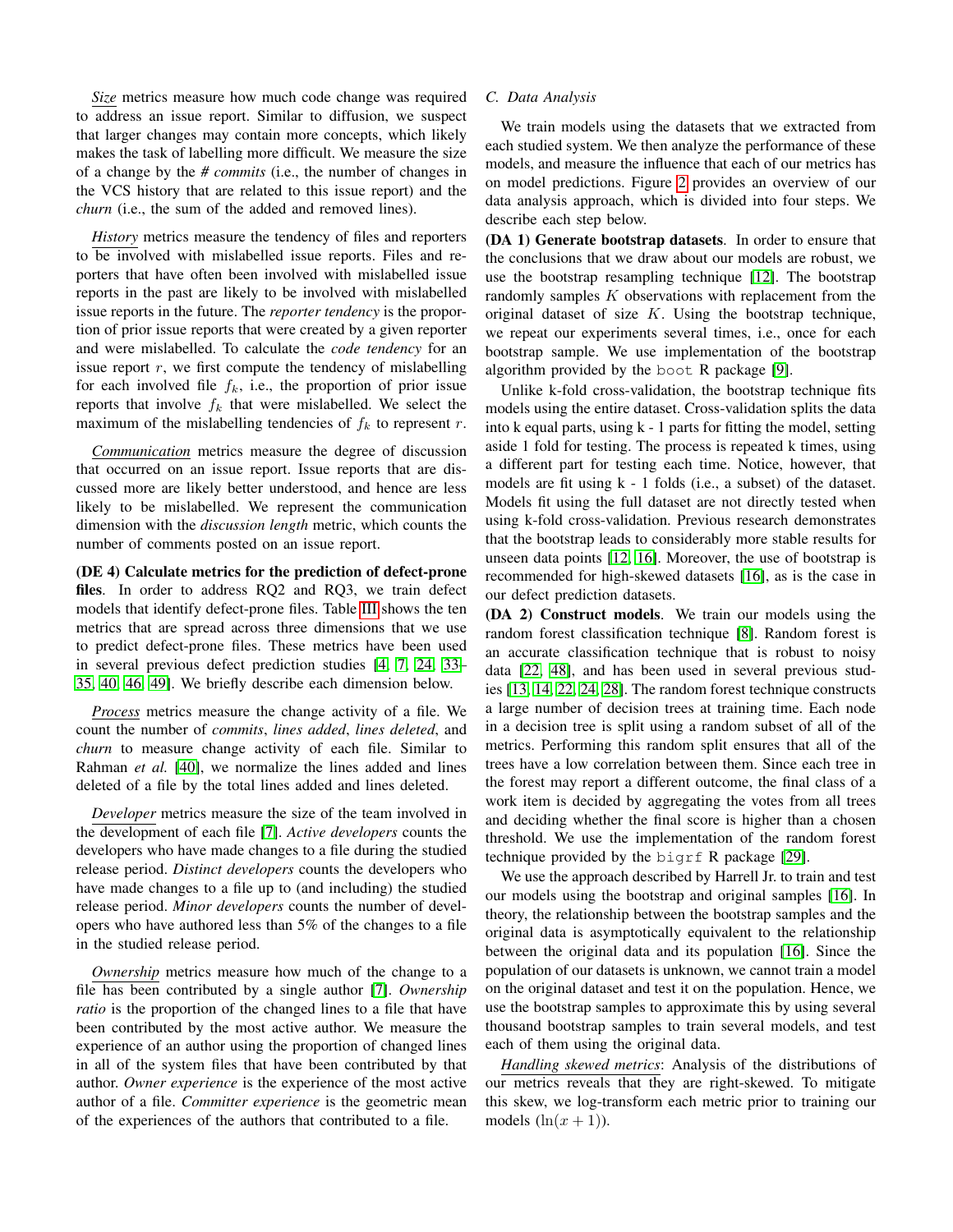<span id="page-5-1"></span>TABLE IV EXAMPLE CONFUSION MATRICES.

(a) Prediction of mislabelled issue

| reports.             |          |                | (b) Prediction of defect-prone files. |           |                      |  |  |
|----------------------|----------|----------------|---------------------------------------|-----------|----------------------|--|--|
| Actual               |          |                |                                       | Actual    |                      |  |  |
| <b>Classified as</b> | Mislabel | <b>Correct</b> | <b>Classified as</b>                  | Defective | <b>Non-Defective</b> |  |  |
| <b>Mislabelled</b>   | TР       | FP             | <b>Defective</b>                      | TP        | FP                   |  |  |
| Correct              | FN       | TN             | Non-defective                         | FN        | TN                   |  |  |

*Handling redundant metrics*: Correlation analysis reduces collinearity among our metrics, however it would not detect all of the redundant metrics, i.e., metrics that do not have a unique signal with respect to the other metrics. Redundant metrics will interfere with each other, distorting the modelled relationship between the module metrics and its class. We, therefore, remove redundant metrics prior to constructing our defect models. In order to detect redundant metrics, we fit preliminary models that explain each metric using the other metrics. We use the  $R^2$  value of the preliminary models to measure how well each metric is explained by the others.

We use the implementation of this approach provided by the redun function of the rms R package. The function builds preliminary models for each metric for each bootstrap iteration. The metric that is most well-explained by the other metrics is iteratively dropped until either: (1) no preliminary model achieves an  $R^2$  above a cutoff threshold (for this paper, we use the default threshold of 0.9), or (2) removing a metric would make a previously dropped metric no longer explainable, i.e., its preliminary model will no longer achieve an  $R^2$  exceeding our 0.9 threshold.

*Handling imbalanced categories*: Table [I](#page-2-1) shows that our dependent variables are imbalanced, e.g., there are more correctly labelled issue reports than mislabelled ones. If left untreated, the models trained using imbalanced data will favour the majority category, since it offers more predictive power. In our case, the models will more accurately identify correctlylabelled issue reports than mislabelled ones.

To combat the bias of imbalanced categories, we re-balance the training corpus to improve the performance of the minority category. We re-balance the data using a re-sampling technique that removes samples from the majority category (undersampling) and repeats samples in the minority category (oversampling). We only apply re-balancing to bootstrap samples (training data) — the original (testing) data is not re-balanced. (DA 3) Analyze model performance. To evaluate the performance of the prediction models, we use the traditional evaluation metrics in defect prediction, i.e., precision, recall, and F-measure. These metrics are calculated using the confusion matrices of Table [IV.](#page-5-1) Precision measures the proportion of classified entities that are correct  $(\frac{TP}{TP+FP})$ . Recall measures the proportion of correctly classified entities  $(\frac{TP}{TP+FN})$ . F-measure is the harmonic mean of precision and recall  $\left(\frac{2 \times Precision \times Recall}{Precision + Recall}\right)$ . (DA 4) Analyze influence of metrics. To study the most influential metrics in our random forest models, we compute Breiman's variable importance score [\[8\]](#page-10-20) for each studied metric. The larger the score, the greater the influence of the

metric on our models. We use the varimp function of the bigrf R package [\[29\]](#page-11-22) to compute the variable importance scores of our metrics.

To study the influence that the studied metrics have on our models, we apply the Scott-Knott test [\[43\]](#page-11-23). Each metric will have several variable importance scores (i.e., one from each of the releases). The Scott-Knott test will cluster the metrics according to statistically significant differences in their mean variable importance scores ( $\alpha = 0.05$ ). We use the implementation of the Scott-Knott test provided by the ScottKnott R package [\[21\]](#page-10-24). The Scott-Knott test ranks each metric exactly once, however several metrics may appear within one rank.

#### IV. CASE STUDY RESULTS

<span id="page-5-0"></span>In this section, we present the results of our case study with respect to our three research questions.

## *(RQ1) Is mislabelling truly random?*

To address RQ1, we train models that indicate whether or not an issue report was mislabelled. We build two types of mislabelling models — one to predict issue reports that were incorrectly labelled as defects (defect mislabelling, i.e., *false positives*), and another to predict issue reports that should have been labelled as defects, but were not (non-defect mislabelling, i.e., *false negatives*). We then measure the performance of these models (RQ1-a) and study the impact of each of our issue report metrics in Table [II](#page-3-1) (RQ1-b).

(RQ1-a) Model performance. Figure [3](#page-6-0) shows the performance of 1,000 bootstrap-trained models. The error bars indicate the 95% confidence interval of the performance of the bootstrap-trained models, while the height of the bars indicates the mean performance of these models. We compare the performance of our models to random guessing.

Our models achieve a mean F-measure of 0.38-0.73, which is 4-34 times better than random guessing. Figure [3](#page-6-0) also shows that our models also achieve a mean precision of 0.68-0.78, which is 6-75 times better than random guessing. Due to the scarcity of non-defect mislabelling (see Table [I\)](#page-2-1), we observe broader ranges covered by the confidence intervals of the performance values in Figure [3\(b\).](#page-6-1) Nonetheless, the ranges covered by the confidence intervals of the precision and F-measure of all of our models does not overlap with those of random guessing. Given the skewed nature of the distributions at hand, we opt to use a bootstrap t-test, which is distribution independent. The results show that the differences are statistically significant ( $\alpha = 0.05$ ).

Figure [3\(b\)](#page-6-1) shows that the only case where our models under-perform with respect to random guessing is the nondefect mislabelling model on the Jackrabbit system. Although the mean recall of our model is lower in this case, the mean precision and F-measure are still much higher than that of random guessing.

(RQ1-b) Influence of metrics. We calculate the variable importance scores of our metrics in 1,000 bootstrap-trained models, and cluster the results using the Scott-Knott test.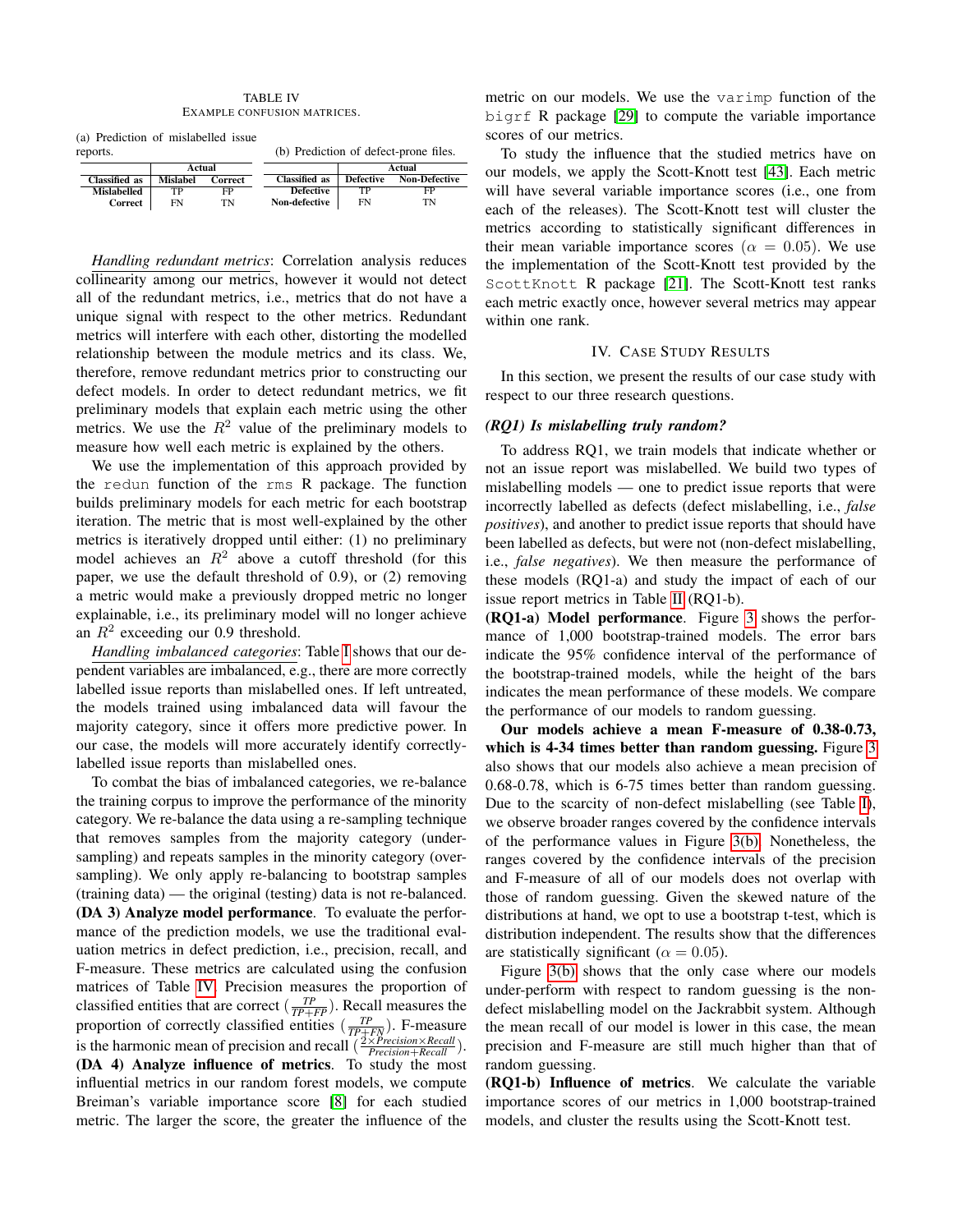

(a) Defect mislabelling (false positive)

<span id="page-6-1"></span>(b) Non-defect mislabelling (false negative)

<span id="page-6-0"></span>Fig. 3. A comparison of the performance of our models that are trained to identify mislabelled issue reports (blue) against random guessing (white). Error bars indicate the 95% confidence interval based on 1,000 bootstrap iterations.

A reporter's tendency to mislabel issues in the past is the most influential metric for predicting mislabelled issue reports. We find that reporter tendency is the only metric in the top Scott-Knott cluster, indicating that it is consistently the most influential metric for our mislabelling models. Moreover, for defect mislabelling, reporter tendency is the most influential metric in 94% of our bootstrapped Jackrabbit models and 86% of our Lucene models.

Similar to RQ1-a, we find that there is more variability in the influential metrics of our non-defect mislabelling models than our defect mislabelling ones. Nonetheless, reporter tendency is still the only metric in the top Scott-Knott cluster. Furthermore, reporter tendency is the most influential metric in 46% of our Jackrabbit models and 73% of our Lucene models.

*Issue report mislabelling is not random. Our models can predict mislabelled issue reports with a mean F-measure that is 4-34 times better than that of random guessing. The tendency of a reporter to mislabel issues in the past is consistently the most influential metric used by our models.*

# *(RQ2) How does mislabelling impact the performance of defect models?*

Approach. We use the same high-level approach to address RQ2 and RQ3. Figure [4](#page-6-2) provides an overview of the steps in that approach. We describe how we implement each step to address RQ2 in particular below.

*(Step 1) Construct models*: For each bootstrap iteration, we train models using clean, realistic noisy, and random noisy samples. The clean sample is the unmodified bootstrap sample. The realistic noisy sample is generated by re-introducing the mislabelled issue reports in the bootstrap sample. To generate the random noisy sample, we randomly inject mislabelled issue



<span id="page-6-2"></span>Fig. 4. An overview of our approach to study the impact of issue report mislabelling.

reports in the bootstrap sample until the rate of mislabelled issue reports is the same as the realistic noisy sample. Finally, we train models on each of the three samples.

*(Step 2) Analyze models*: We want to measure the impact that real mislabelling and random mislabelling have on defect prediction. Thus, we compute the ratio of the performance of models that are trained using the noisy samples to that of the clean sample. Since we have three performance measures, we generate six ratios for each bootstrap iteration, i.e., the precision, recall, and F-measure ratios for realistic noisy and random noisy samples compared to the clean sample.

*(Step 3) Interpret results*: We repeat the bootstrap experiment for each studied release individually. Finally, we compare the distributions of each performance ratio using beanplots [\[25\]](#page-10-25). Beanplots are boxplots in which the vertical curves summarize the distributions of different data sets. The horizontal lines indicate the median values. We choose beanplots over boxplots, since beanplots show contours of the data that are hidden by the flat edges of boxplots.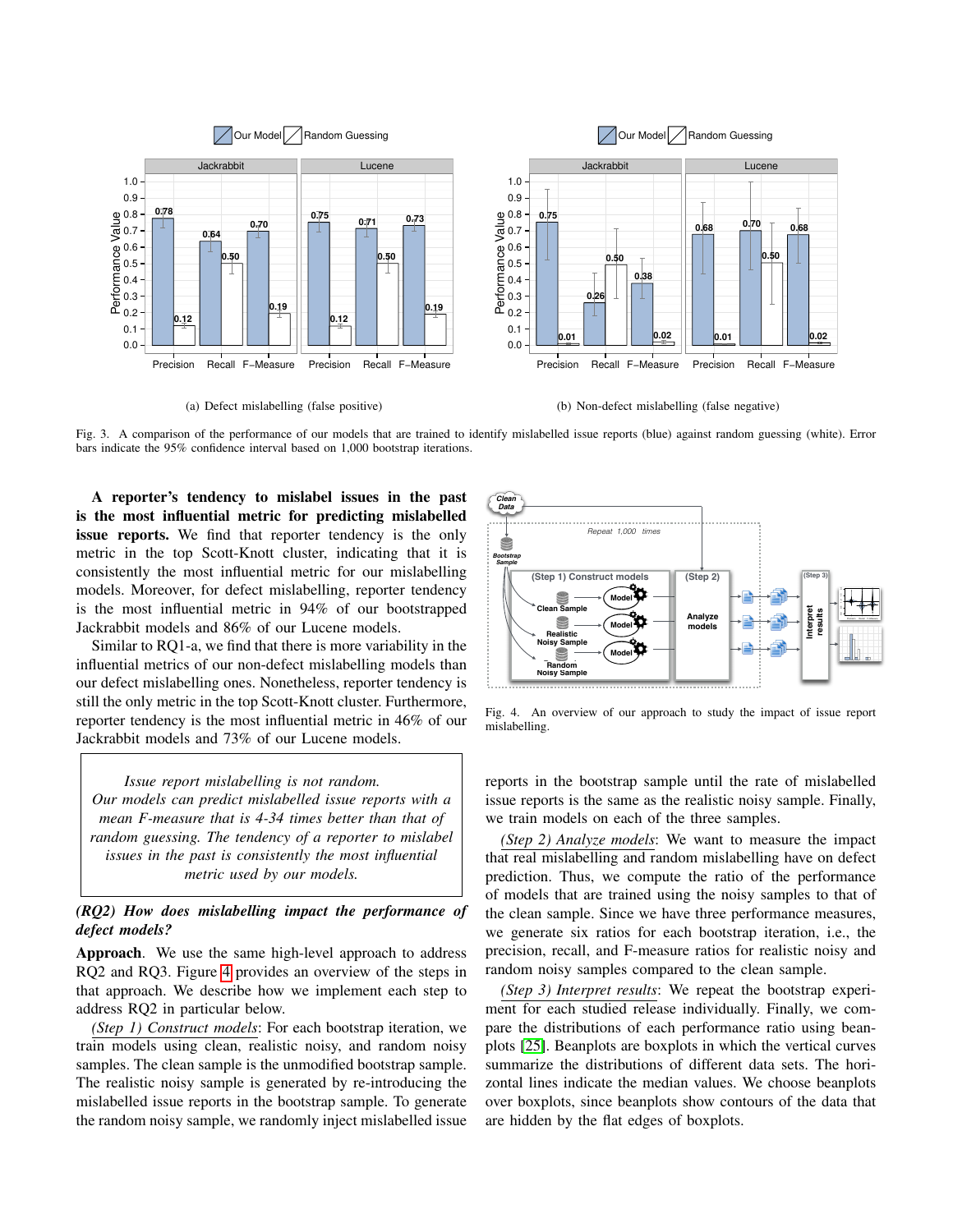

<span id="page-7-0"></span>Fig. 5. The difference in performance between models trained using realistic noisy samples and clean samples. All models are tested on clean samples (defect mislabelling).

Results. Figure [5](#page-7-0) shows the distribution of the ratios of our performance metrics in all of the studied releases.

Similar to RQ1, we perform experiments for defect mislabelling and non-defect mislabelling individually. We find that, likely due to scarcity, non-defect mislabelled issue reports have little impact on our models. Hence, we focus on defect mislabelling for the remainder of this section.

The modules classified as defective by models trained using noisy data are typically as reliable as the modules classified as defective by models trained using clean data. Figure [5](#page-7-0) shows that there is a median ratio of one between the precision of models trained using the realistic noisy and clean samples for both of the studied systems. Furthermore, we find that the 95% confidence interval for the distributions are 0.88- 1.20 (Jackrabbit) and 0.90-1.19 (Lucene). This tight range of values that are centred at one suggests that the precision of our models is not typically impacted by mislabelled defects.

On the other hand, models trained using noisy data tend to miss more defective modules than models trained using clean data. Figure [5](#page-7-0) shows that the median ratio between the recall of models trained using the realistic noisy and clean samples is 0.68 (Jackrabbit) and 0.56 (Lucene). This indicates that models trained using data with mislabelled defects typically achieve 56%-68% of the recall that models trained on clean data would achieve when tested on clean data.

*While defect mislabelling rarely impacts the precision of defect models, the recall is often impacted. Practitioners can rely on the modules classified as defective by defect models trained on noisy data. However, cleaning historical data prior to training defect models will likely improve their recall.*

Random mislabelling issue reports tends to overestimate the impact that realistic mislabelling has on model performance. Figure [6](#page-8-1) shows that while the median ratio between the precision of realistic and random noisy models is

1 for both studied systems, the median recall and F-measure ratios are 0.84-0.90 and 0.88-0.93 respectively. In fact, 64%- 66% of the recall and F-measure ratios are below 1 in our studied systems, indicating that models trained using randomly mislabelled issues tend to overestimate the impact that real mislabelling has on the recall and F-measure of our models.

*When randomly injecting mislabelled defects, our results suggest that the impact of the mislabelling will be overestimated by 7-16 percentage points.*

# *(RQ3) How does mislabelling impact the interpretation of defect models?*

Approach. We again use the high-level approach of Figure [4](#page-6-2) to address RQ3. While Step 1 of the approach is identical for RQ2 and RQ3, Steps 2 and 3 are performed differently. We describe the different Steps 2 and 3 below.

*(Step 2) Analyze models*: For each bootstrap iteration, we calculate the variable importance score for each metric in each type of model (i.e., clean, realistic noisy, and random noisy). Hence, the variable importance score for each metric is calculated three times in each bootstrap iteration.

*(Step 3) Interpret results*: We cluster the variable importance scores of metrics in each type of model using Scott-Knott tests to produce statistically distinct ranks of metrics for clean, realistic noisy, and random noisy models. Thus, each metric has a rank for each type of model.

To estimate the impact that random and realistic mislabelling have on model interpretation, we compute the difference in the ranks of the metrics that appear in the top-three ranks of the clean models. For example, if a metric m appears in the top rank in the clean and realistic noisy models then the metric would have a rank difference of zero. However, if  $m$  appears in the third rank in the random noisy model, then the rank difference of  $m$  would be negative two.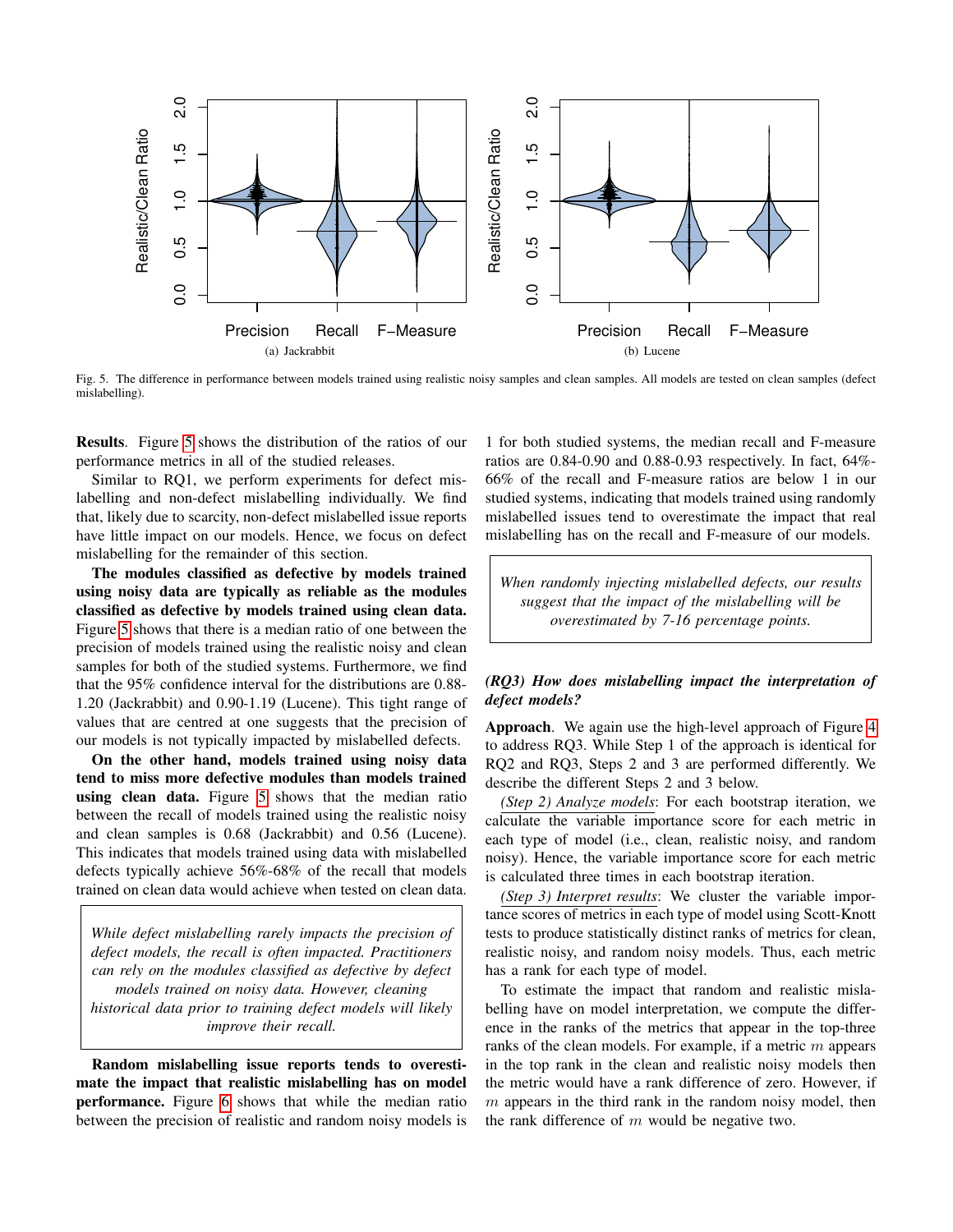

<span id="page-8-1"></span>Fig. 6. The difference in performance between models trained using random noisy and realistic noisy samples. All models are tested on clean samples (defect mislabelling).



<span id="page-8-2"></span>Fig. 7. The difference in the ranks for the metrics according to their variable importance scores among the clean and noisy models. The bars indicate the percentage of variables that appear in that rank in the clean model while also appearing in that rank in the noisy models.

Similar to RQ2, we repeat the whole experiment for each studied release individually.

Results. Figure [7](#page-8-2) shows the rank differences for all of the studied releases. We again perform experiments for defect mislabelling and non-defect mislabelling individually. The scarcity of non-defect mislabelling limits the impact that it can have on model interpretation. Indeed, we find that there are very few rank differences in the non-defect mislabelling results. Hence, we focus on defect mislabelling for the remainder of this section.

The most influential metrics are generally robust to the noise introduced by defect mislabelling. Figure [7](#page-8-2) shows that 80% (Lucene) to 85% (Jackrabbit) of the metrics in the top rank of the clean model (most often, the committer experience) also appear in the top rank of the realistic noisy model. Similarly, 80% (Lucene) to 85% (Jackrabbit) of the

metrics in the top rank of the clean model appear in the top rank of the random noisy model. Moreover, the 10%-15% of metrics in the top rank of the clean model that do not appear in the top rank of the noisy models only decrease by one rank.

Conversely, the metrics in the second and third ranks are less stable. Figure [7](#page-8-2) shows that 31% (Jackrabbit) to 75% (Lucene) of the metrics in the second rank and 38% (Jackrabbit) to 82% (Lucene) of the metrics in the third rank of the clean model (most often, the process and developer metrics) do not appear in the second rank of the realistic noisy model, indicating that these metrics are influenced by defect mislabelling. Furthermore, 8%-33% of the second and third rank variables drop by two or more ranks in the noisy models.

*The most influential metrics are generally robust to defect mislabelling, with 80%-85% of the most influential metrics from the clean models appearing in the top rank of the noisy models as well. On the other hand, the second and third ranks are unstable, with as little as 18% of the metrics from the clean models appearing in those ranks in the noisy models.*

Randomly injected mislabelled defects have a more damaging impact on model interpretation than real mislabelled defects do. Figure [7](#page-8-2) shows that a smaller percentage of the metrics of the clean models are found at the same rank in the random noisy models than the realistic noisy models.

*Randomly injecting mislabelled defects tends to distort the interpretation of influential metrics more than truly mislabelled defects do.*

## V. DISCUSSION & THREATS TO VALIDITY

<span id="page-8-0"></span>We now discuss the results of our case study with respect to other work on issue report mislabelling, as well as the threats to the validity of our case study.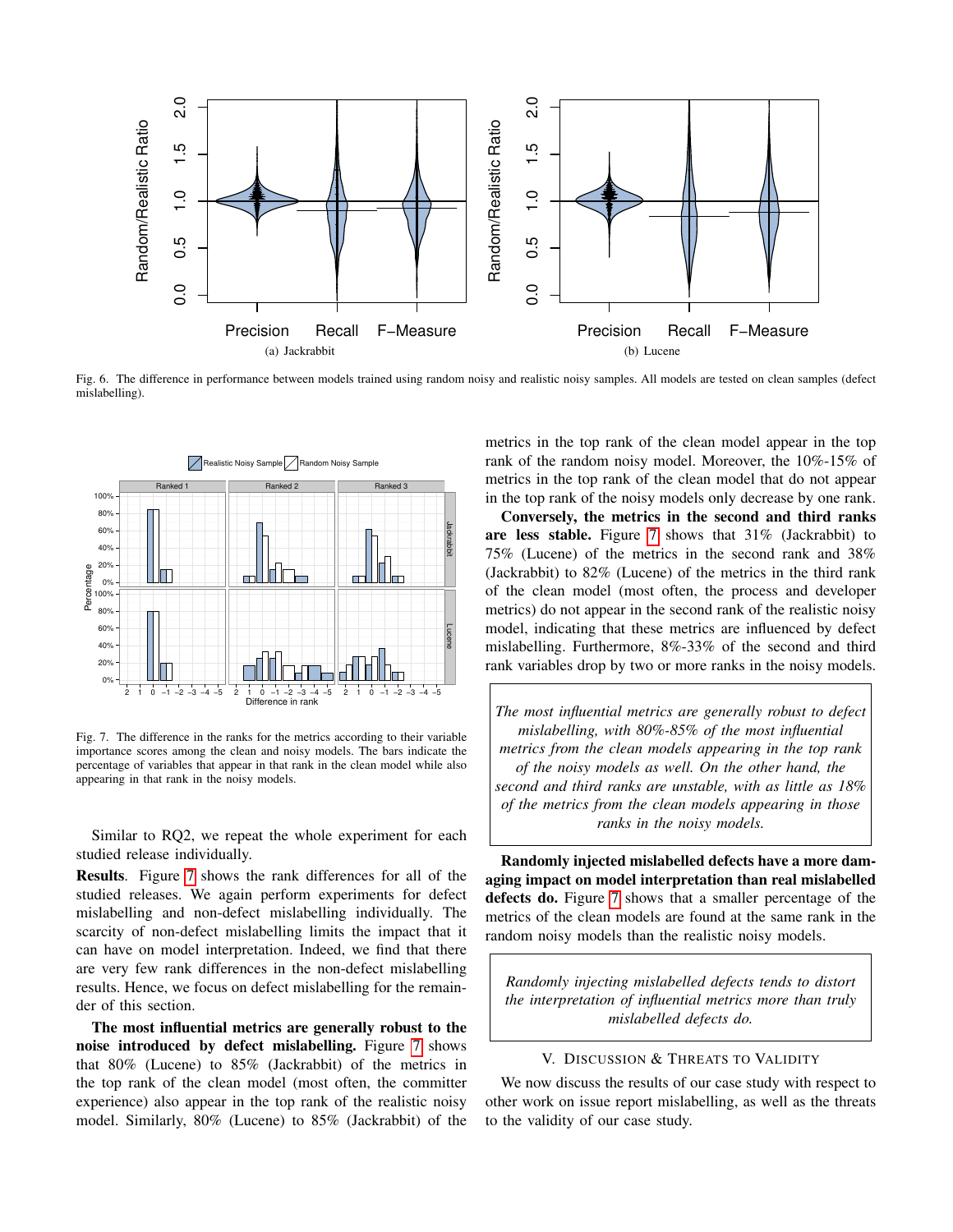#### *A. Discussion*

In prior work, Herzig *et al.* show that issue report mislabelling has a drastic impact on the relative order of the most defect-prone files  $[19] - 16\% - 40\%$  $[19] - 16\% - 40\%$  of the top-10% most defect-prone files do not belong in that group. The impact that issue report mislabelling has on the ordering of the most defect-prone files suggests that defect models (such as the ones that we build in this study) will also be drastically impacted, both in terms of precision and recall.

Yet in this study, we find that issue report mislabelling has little impact on the precision of defect models, which may seem to be incongruent with the prior work. We suspect that the differences in the conclusions that we draw have to do with the differences in our defect prediction experiments.

In the study of Herzig *et al.*, files are ranked according to the number of defect reports that are mapped to a file. The files at the top of this ranked list are the most defectprone, and would yield the most benefit from additional quality assurance effort [\[18\]](#page-10-26). Instability in the top-10% of files in this ranked list occurs if these highly defect-prone file have several mislabelled defects mapped to them.

On the other hand, our defect models classify whether a file is defective or clean. In order for a file to be remapped from defective to clean, all of the defects that are mapped to a file must be mislabelled, reducing the number of defects to zero. Otherwise, a file would still be considered defective. Hence, the instability that Herzig *et al.* observe with respect to the most defect-prone files may not have as much of an impact on the files that our defect models will consider defective.

## *B. Threats to Validity*

External validity. We focus our study on two subject systems, due to the low number of systems that satisfied our analysis criteria (*cf.* Section [III\)](#page-2-0). The lack of a curated oracle of mislabelled issue reports presented a major challenge. Nonetheless, additional replication studies are needed.

Construct validity. Although the studied datasets have high link rates of issue reports and code changes, we make the implicit assumption that these links are correct. On the other hand, we rely on JIRA links from issue reports to code changes, which others have noted lead to more accurate links than links constructed from code changes to issue reports [\[40\]](#page-11-16). Internal validity. We use nine metrics to train models that identify mislabelled issue reports, and ten metrics to train models that identify defective files. We selected metrics that cover a variety of dimensions for each type of model. However, other metrics that we may have overlooked could also improve the performance of our models.

We focus on the random forest classification technique. Although prior studies have also used random forest [\[13,](#page-10-22) [14,](#page-10-23) [22,](#page-10-21) [24,](#page-10-16) [28\]](#page-11-21), our findings are entirely bound to this technique. We plan to explore the impact that issue report mislabelling has on other classification techniques in future work.

#### VI. CONCLUSIONS

<span id="page-9-0"></span>Defect models identify potentially defective software modules. However, the accuracy of the predictions and the insights derived from defect models depend on the quality of the data from which these models are trained. While recent work has shown that issue report mislabelling may impact the performance of defect prediction models [\[26,](#page-10-10) [40\]](#page-11-16), the mislabelled issue reports were generated randomly.

In this paper, we study the nature of mislabelled issue reports and the impact that truly mislabelled issue reports have on the performance and interpretation of defect models. Through a case study of two large and successful open source systems, we make the following observations:

- Mislabelling is not random. Models trained to identify mislabelled issue reports achieve a mean F-measure that is 4-34 times better than that of random guessing. A reporter's tendency to mislabel issues in the past is consistently the most influential metric used by our models.
- Since we observe that the precision of our defect models is rarely impacted by defect mislabelling, practitioners can rely on the accuracy of modules labelled as defective by defect models that are trained using noisy data — the files that are classified as defect-prone by models trained using noisy data are often just as accurate as the defectprone predictions of models trained using clean data (i.e., mislabel-free). However, cleaning the data prior to training defect models will likely allow them to identify more of the truly defective modules.
- The most influential metrics are generally robust to defect mislabelling. 80%-85% of the most influential metrics from the clean models appear in the top ranks of the noisy models as well.
- On the other hand, the second- and third-most influential metrics are more unstable than the most influential ones. As little as 18% of the metrics in the second and third influence rank of the clean models also appear in the same rank in the noisy models.
- Randomly injecting mislabelled defects tends to overestimate the impact that defect mislabelling has on the performance and interpretation of defect models.

#### ACKNOWLEDGMENTS

This work would not have been possible without the manually-curated oracle of mislabelled issue reports provided by Herzig *et al.* [\[19\]](#page-10-9). This work was conducted as a part of the Program for Advancing Strategic International Networks to Accelerate the Circulation of Talented Researchers; and the Japan Society for the Promotion of Science, Grant-in-Aid for Young Scientists (B: 25730045) and Scientific Research (B: 23300009). This work was also supported by the Natural Sciences and Engineering Research Council of Canada (NSERC).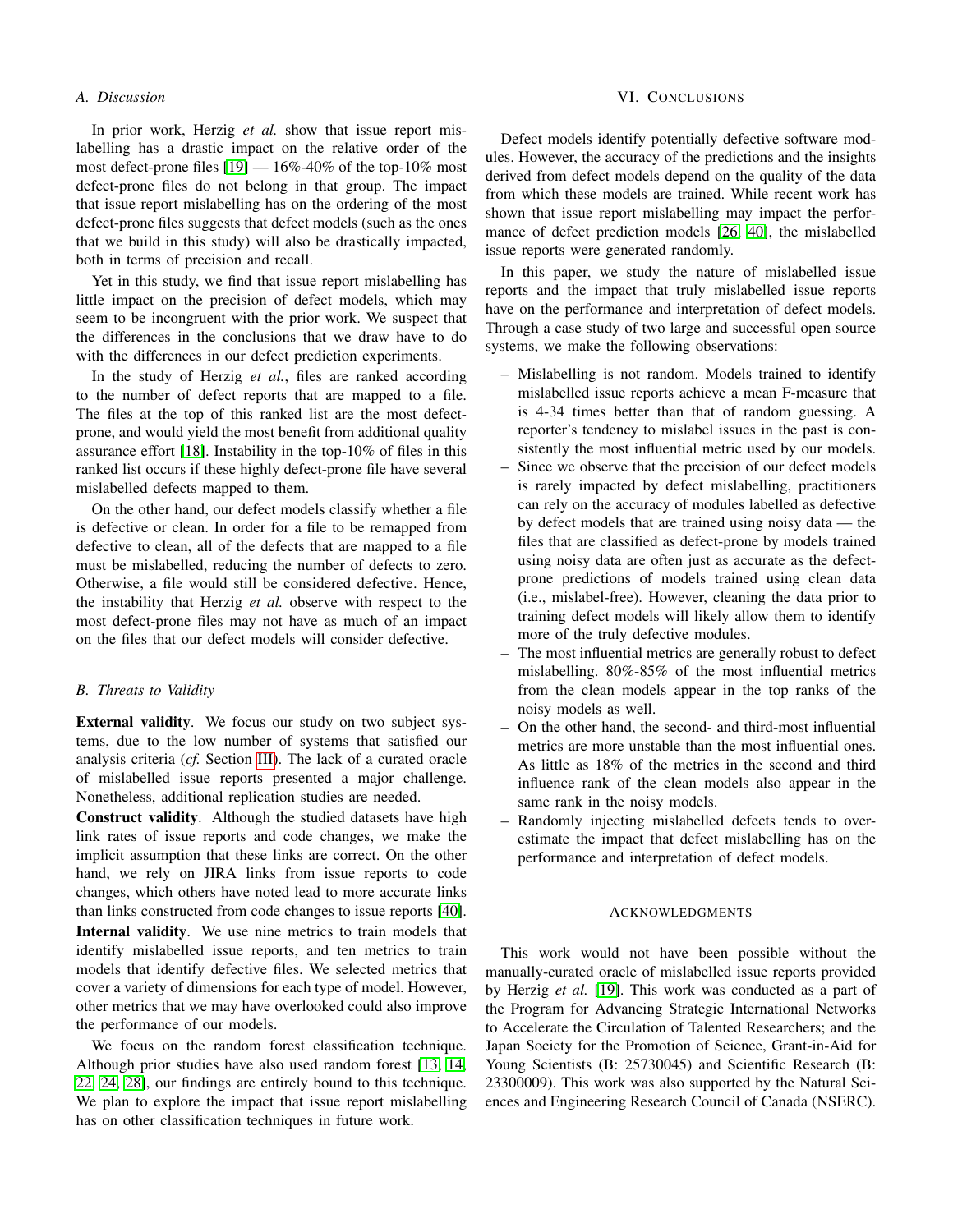#### REFERENCES

- <span id="page-10-1"></span>[1] F. Akiyama, "An Example of Software System Debugging," in *Proceedings of the International Federation of Information Processing Societies Congress (IFIP'71)*, 1971, pp. 353–359.
- <span id="page-10-6"></span>[2] G. Antoniol, K. Ayari, M. D. Penta, and F. Khomh, "Is it a Bug or an Enhancement? A Text-based Approach to Classify Change Requests," in *Proceedings of the IBM Centre for Advanced Studies Conference (CASCON'08)*, 2008, pp. 1–15.
- <span id="page-10-11"></span>[3] J. Aranda and G. Venolia, "The Secret Life of Bugs: Going Past the Errors and Omissions in Software Repositories," in *Proceedings of the International Conference on Software Engineering (ICSE'09)*, 2009, pp. 298–308.
- <span id="page-10-14"></span>[4] E. Arisholm, L. C. Briand, and E. B. Johannessen, "A Systematic and Comprehensive Investigation of Methods to Build and Evaluate Fault Prediction Models," *Journal of Systems and Software*, vol. 83, no. 1, pp. 2–17, 2010.
- <span id="page-10-7"></span>[5] A. Bachmann, C. Bird, F. Rahman, P. Devanbu, and A. Bernstein, "The Missing Links: Bugs and Bug-fix Commits," in *Proceedings of the International Symposium on the Foundations of Software Engineering (FSE'10)*, 2010, pp. 97–106.
- <span id="page-10-8"></span>[6] C. Bird, A. Bachmann, E. Aune, J. Duffy, A. Bernstein, V. Filkov, and P. Devanbu, "Fair and Balanced? Bias in Bug-Fix Datasets," in *Proceedings of the joint meeting of the European Software Engineering Conference and the symposium on the Foundations of Software Engineering (ESEC/FSE'09)*, 2009, pp. 121–130.
- <span id="page-10-15"></span>[7] C. Bird, B. Murphy, and H. Gall, "Don't Touch My Code! Examining the Effects of Ownership on Software Quality," in *Proceedings of the joint meeting of the European Software Engineering Conference and the symposium on the Foundations of Software Engineering (ESEC/FSE'11)*, 2011, pp. 4–14.
- <span id="page-10-20"></span>[8] L. Breiman, "Random Forests," *Machine Learning*, vol. 45, no. 1, pp. 5–32, 2001.
- <span id="page-10-18"></span>[9] A. Canty and B. Ripley, *boot: Bootstrap R (S-Plus) Functions*, 2014. [Online]. Available: [http://CRAN.](http://CRAN.R-project.org/package=boot) [R-project.org/package=boot](http://CRAN.R-project.org/package=boot)
- <span id="page-10-5"></span>[10] M. Cataldo, A. Mockus, J. Roberts, and J. Herbsleb, "Software Dependencies, Work Dependencies, and Their Impact on Failures," *Transactions on Software Engineering*, vol. 35, no. 6, pp. 864–878, 2009.
- <span id="page-10-2"></span>[11] M. D'Ambros, M. Lanza, and R. Robbes, "An Extensive Comparison of Bug Prediction Approaches," in *Prooceedings of the Working Conference on Mining Software Repositories (MSR'10)*, 2010, pp. 31–41.
- <span id="page-10-17"></span>[12] R. Efron, B. and Tibshirani, *An Introduction to the Bootstrap*. Chapman & Hall, 1993.
- <span id="page-10-22"></span>[13] T. Fukushima, Y. Kamei, S. McIntosh, K. Yamashita, and N. Ubayashi, "An Empirical Study of Just-in-Time Defect Prediction using Cross-Project Models," in *Proceedings of the Working Conference on Mining Software Repositories (MSR'14)*, 2014, pp. 172–181.
- <span id="page-10-23"></span>[14] G. Gousios, M. Pinzger, and A. V. Deursen, "An Exploratory Study of the Pull-Based Software Development Model," in *Proceedings of the International Conference on Software Engineering (ICSE'14)*, 2014, pp. 345–355.
- <span id="page-10-0"></span>[15] T. Hall, S. Beecham, D. Bowes, D. Gray, and S. Counsell, "A Systematic Literature Review on Fault Prediction Performance in Software Engineering," *Transactions on Software Engineering*, vol. 38, no. 6, pp. 1276–1304, 2012.
- <span id="page-10-19"></span>[16] F. E. Harrell Jr., *Regression Modeling Strategies*, 1st ed. Springer, 2002.
- <span id="page-10-3"></span>[17] A. E. Hassan, "Predicting Faults Using the Complexity of Code Changes," in *Proceedings of the International Conference on Software Engineering (ICSE'09)*, 2009, pp. 78–88.
- <span id="page-10-26"></span>[18] A. E. Hassan and R. C. Holt, "The Top Ten List: Dynamic Fault Prediction," in *Proceedings of the International Conference on Software Maintenance (ICSM'05)*, 2005, pp. 263–272.
- <span id="page-10-9"></span>[19] K. Herzig, S. Just, and A. Zeller, "It's Not a Bug, It's a Feature: How Misclassication Impacts Bug Prediction," in *Proceedings of the International Conference on Software Engineering (ICSE'13)*, 2013, pp. 392–401.
- <span id="page-10-12"></span>[20] K. Herzig and A. Zeller, "The Impact of Tangled Code Changes," in *Proceedings of the Working Conference on Mining Software Repositories (MSR'13)*, 2013, pp. 121– 130.
- <span id="page-10-24"></span>[21] E. G. Jelihovschi, J. C. Faria, and I. B. Allaman, "ScottKnott: A Package for Performing the Scott-Knott Clustering Algorithm in R," *Tendłncias em Matemtica Aplicada e Computacioal - TEMA.*, vol. 15, no. 1, pp. 3–17, 2014.
- <span id="page-10-21"></span>[22] Y. Jiang, B. Cukic, and T. Menzies, "Can Data Transformation Help in the Detection of Fault-prone Modules?" in *Proceedings of the Workshop on Defects in Large Software Systems (DEFECTS'08)*, 2008, pp. 16–20.
- <span id="page-10-13"></span>[23] Y. Kamei, E. Shihab, B. Adams, a. E. Hassan, A. Mockus, A. Sinha, and N. Ubayashi, "A Large-Scale Empirical Study of Just-in-Time Quality Assurance," *Transactions on Software Engineering*, vol. 39, no. 6, pp. 757–773, 2013.
- <span id="page-10-16"></span>[24] Y. Kamei, S. Matsumoto, A. Monden, K.-i. Matsumoto, B. Adams, and A. E. Hassan, "Revisiting Common Bug Prediction Findings Using Effort-Aware Models," in *Proceedings of the International Conference on Software Maintenance (ICSM'10)*, 2010, pp. 1–10.
- <span id="page-10-25"></span>[25] P. Kampstra, "Beanplot: A Boxplot Alternative for Visual Comparison of Distributions," *Journal of Statistical Software*, vol. 28, no. 1, pp. 1–9, 2008.
- <span id="page-10-10"></span>[26] S. Kim, H. Zhang, R. Wu, and L. Gong, "Dealing with Noise in Defect Prediction," in *Proceeding of the International Conference on Software Engineering (ICSE'11)*, 2011, pp. 481–490.
- <span id="page-10-4"></span>[27] S. Kim, T. Zimmermann, E. J. Whitehead Jr., and A. Zeller, "Predicting Faults from Cached History," in *Proceedings of the International Conference on Software*